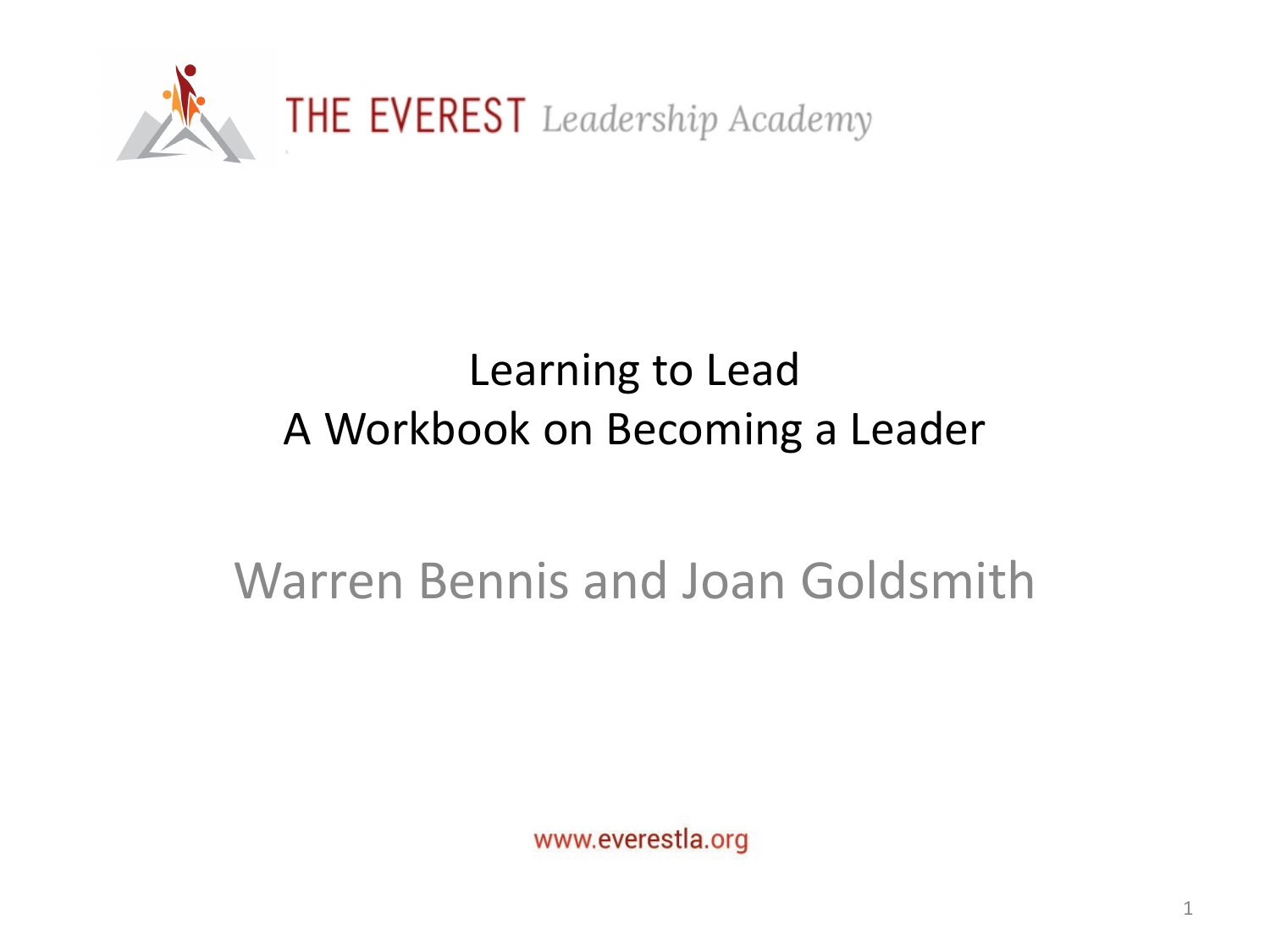

### Learning How to Learn – an exercise

- A. Describe a challenge, new experience, or risk you took when you tried to learn something that was new and unfamiliar?
- B. What were your fears before you began? How did those fears change during and after the experience? What did you learn about your fears?
- C. What were your hopes and dreams as you tried to learn something new? What did you expect to discover / achieve?

www.everestla.org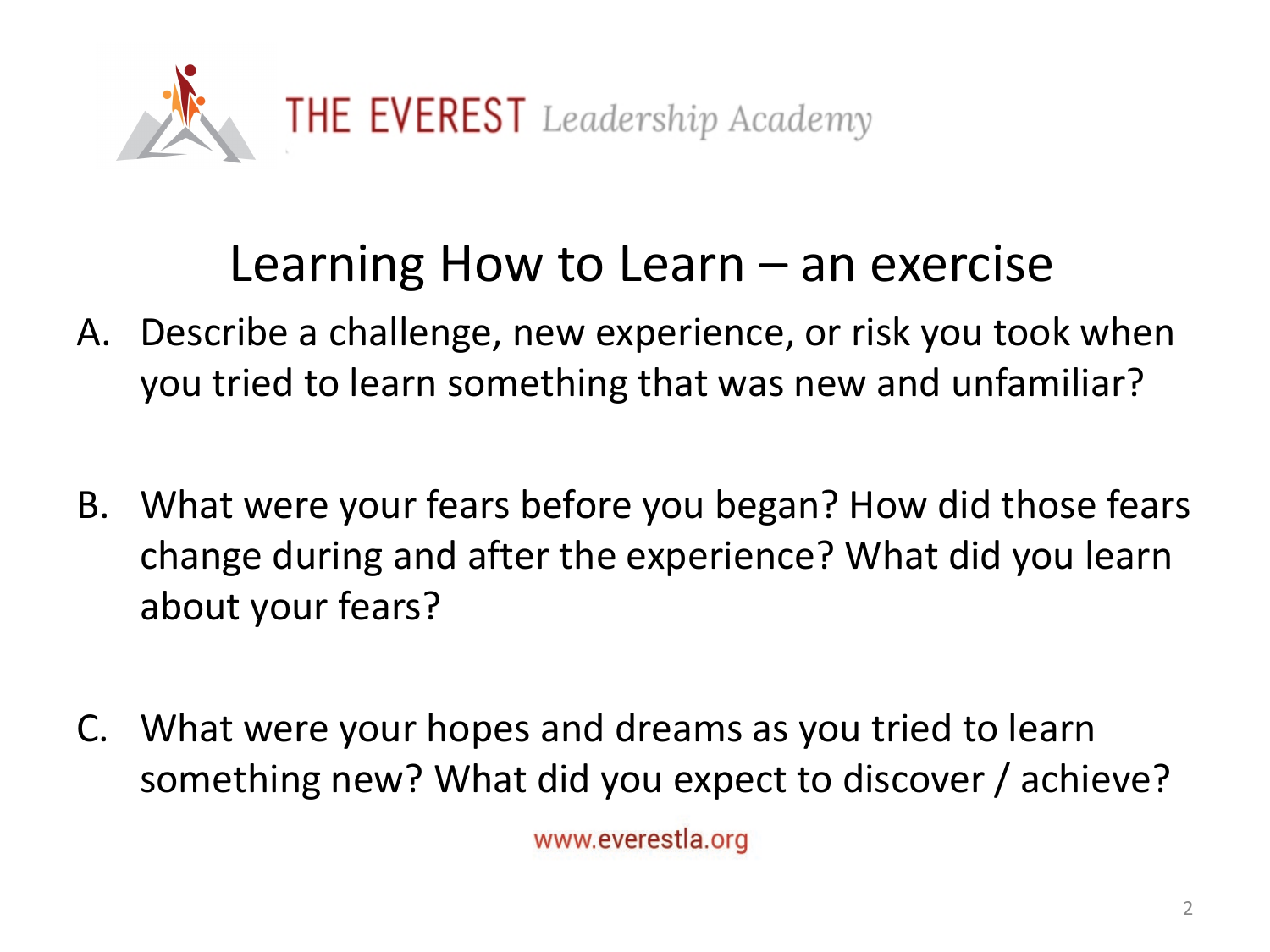

- D. What did others tell you that supported or diminished your confidence when you took the risk to learn something new?
- E. What people, circumstances, actions, and events supported or blocked your learning?
- F. Which of your own thoughts and behaviors contributed most to your learning? What blocked your learning?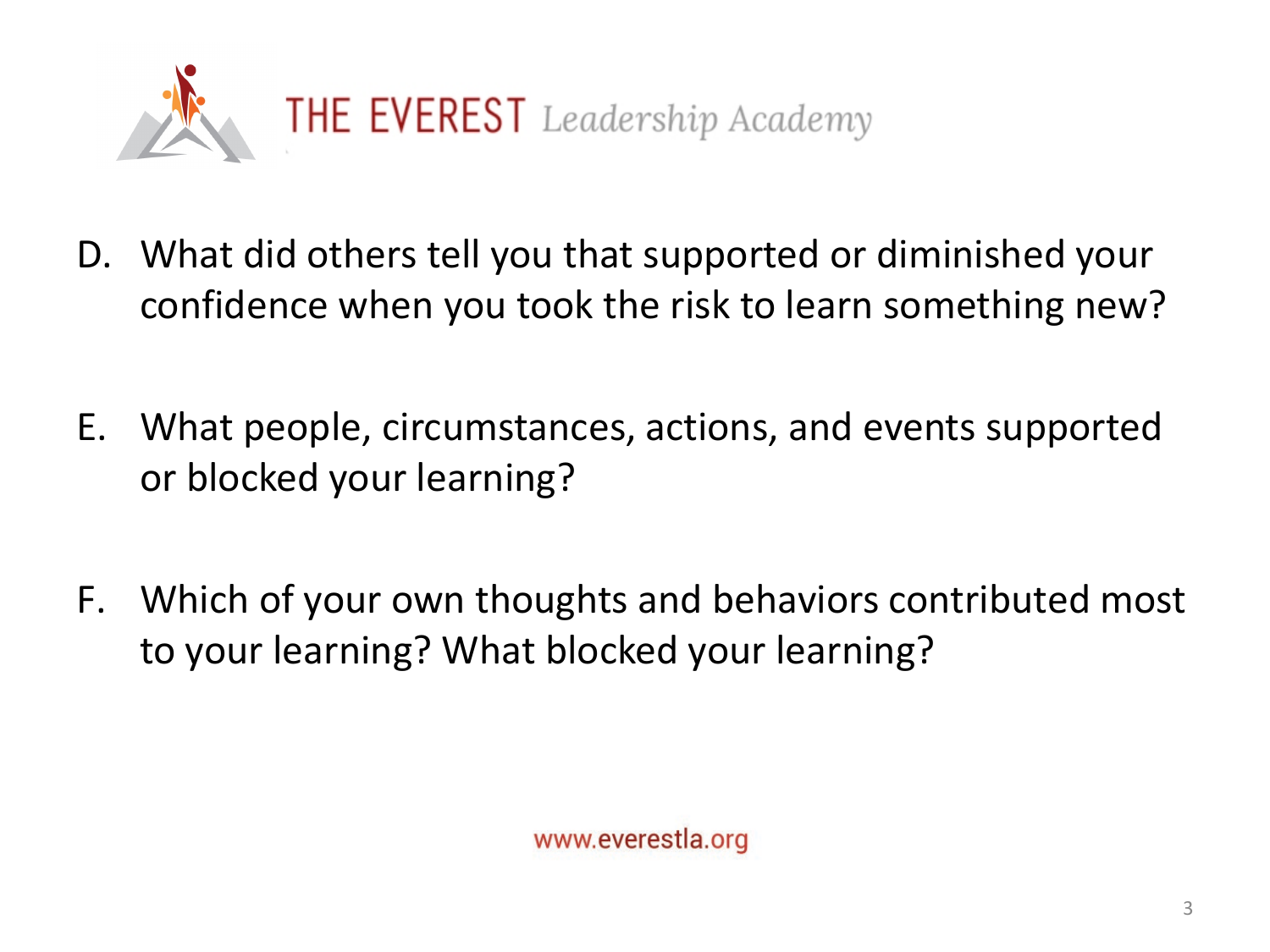

- G. At what point did you know you would be successful? What evidence do you have of your success?
- H. What were the high points of the risks you took, and what were the downsides?
- I. How did your image of yourself and your thoughts about your identity change as a result of your experience?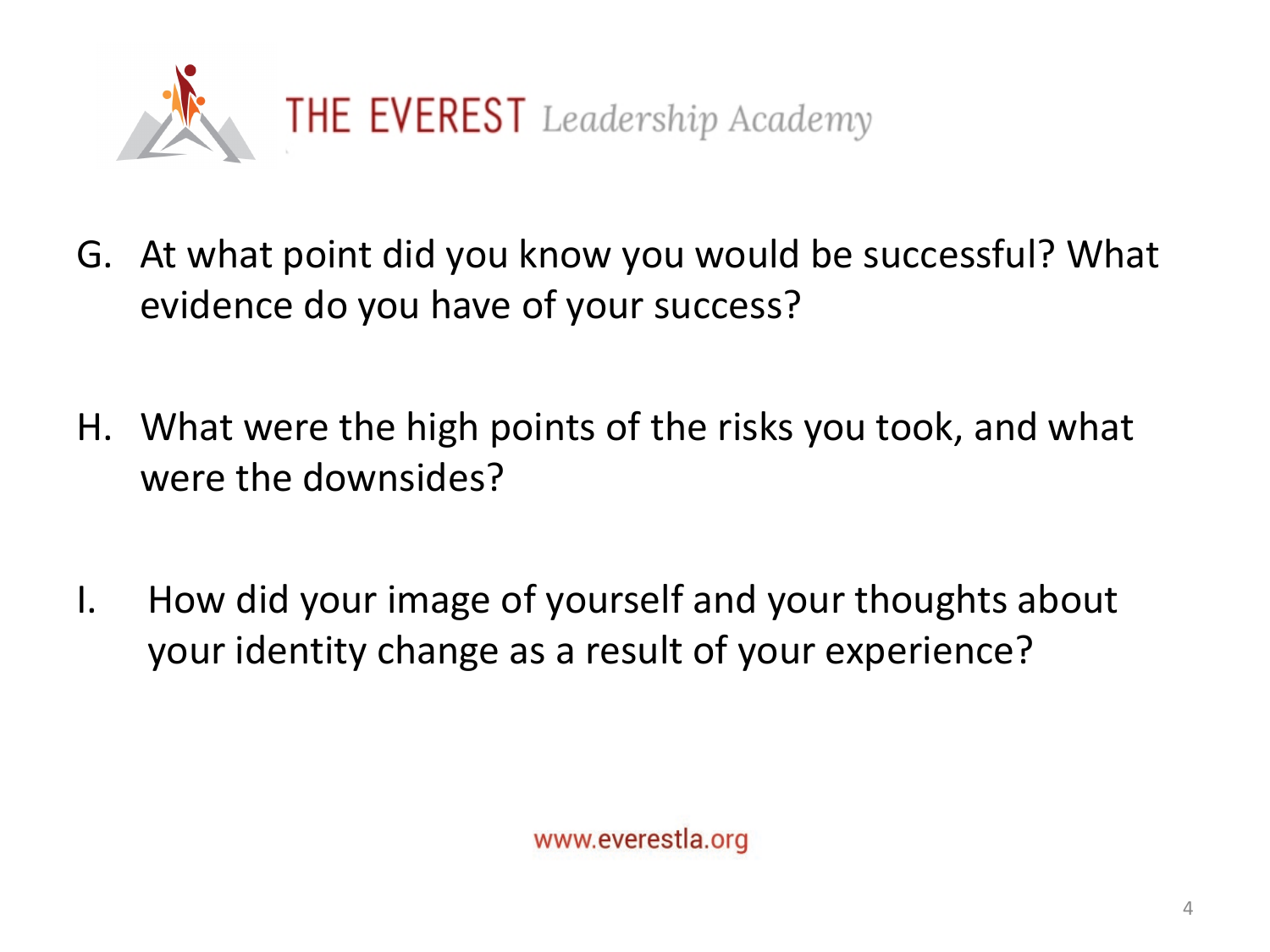

## Leadership Models – An exercise

- A. Name two people who walked through your dreams as leaders in your past. Write their full names, and remember who they were and how they influenced you.
- B. Name two leaders whom you respect and value in your life today. Write their full names, and think about how they touch your life.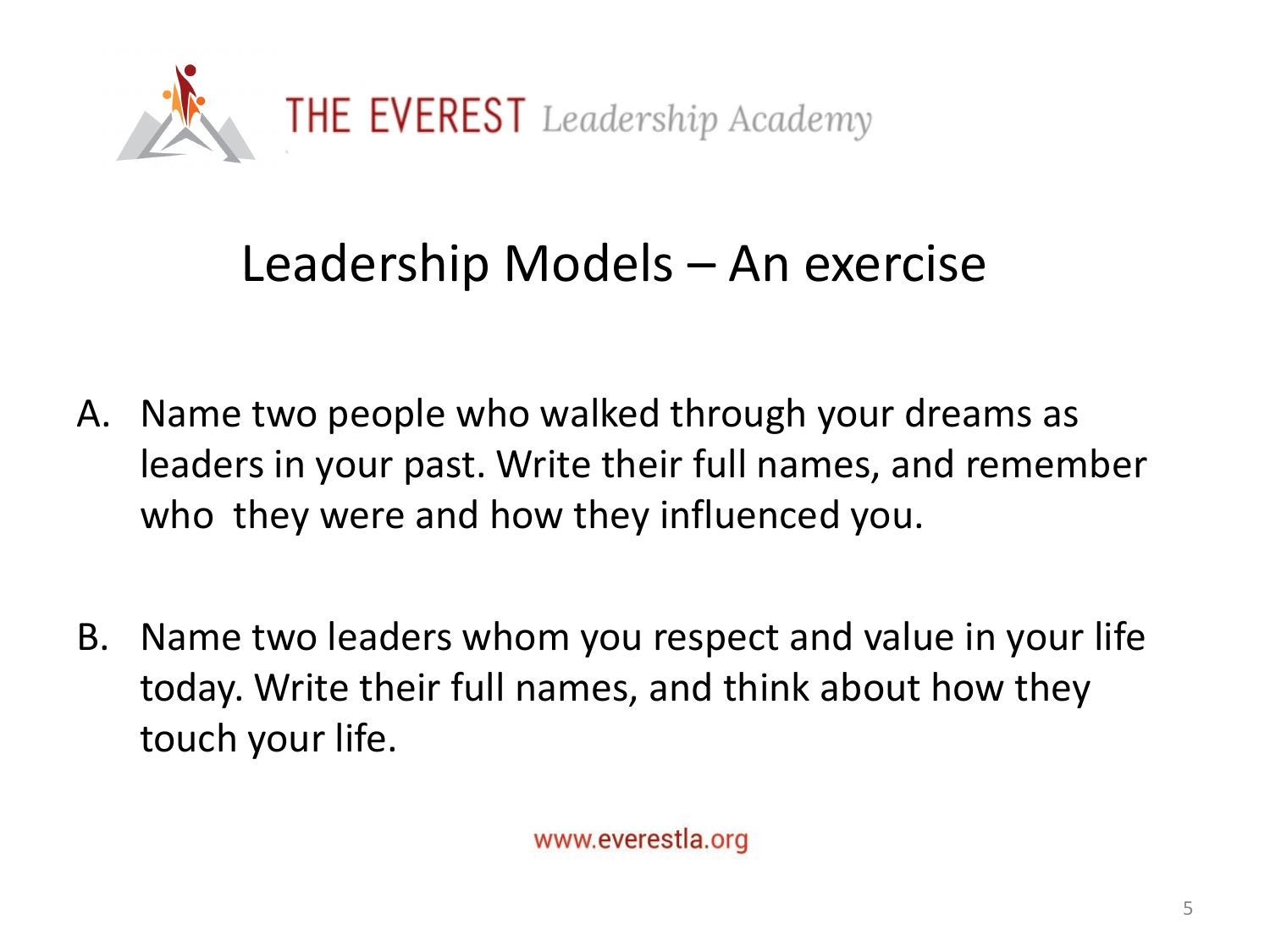

- C. Consider each person you have noted and indicate the successes and failures they have had in their own lives. Make an assessment of their achievements.
- D. Indicate the obstacles each leader faced and overcame and the rewards they achieved by doing so.
- E. Assess the risks each leader took and the results that followed. Then sum up each of their lives in a few words.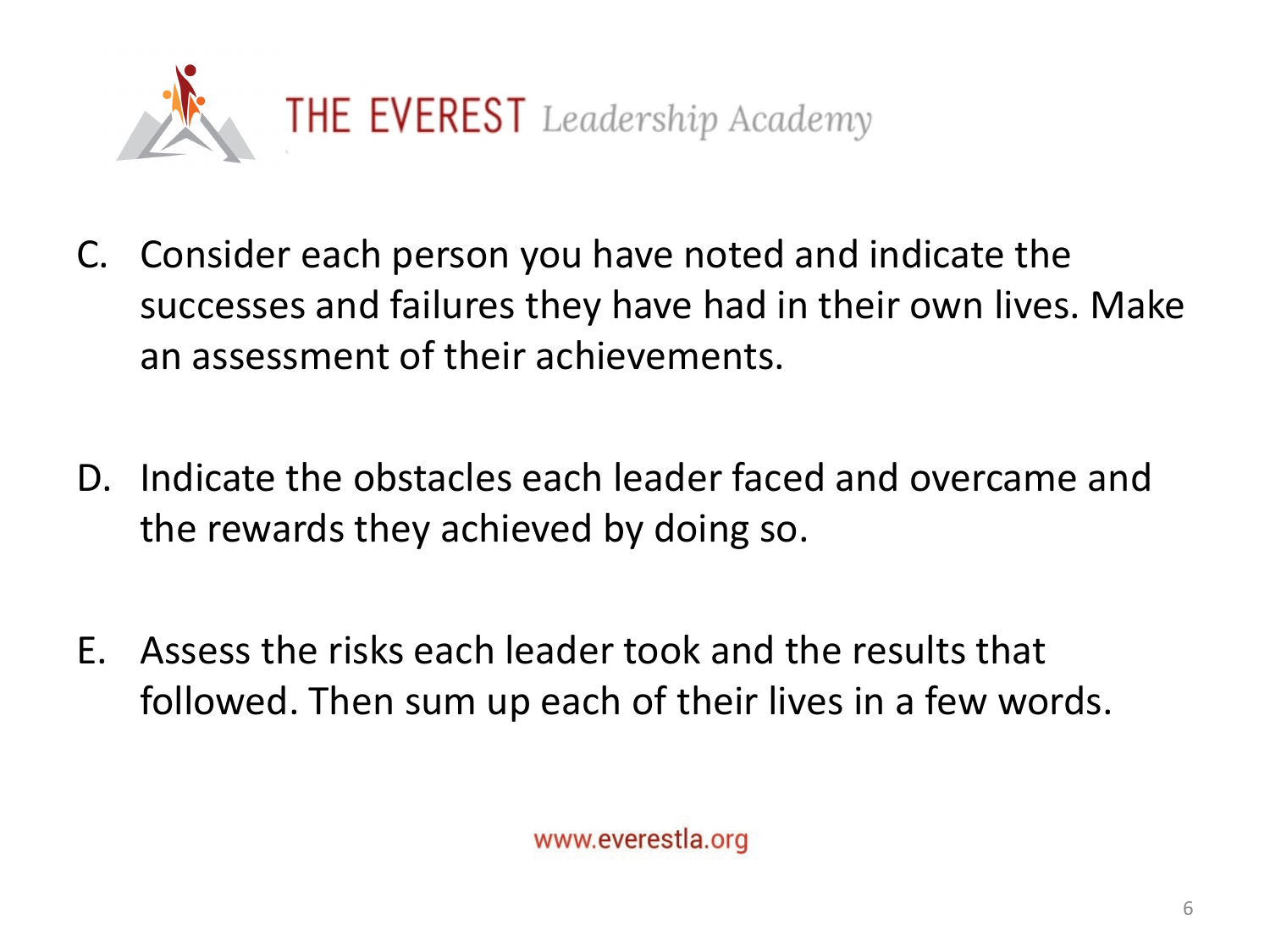

F. Describe how you might use the lessons you have learned from each of these leaders so that you can learn to be a more successful leader in your own life.